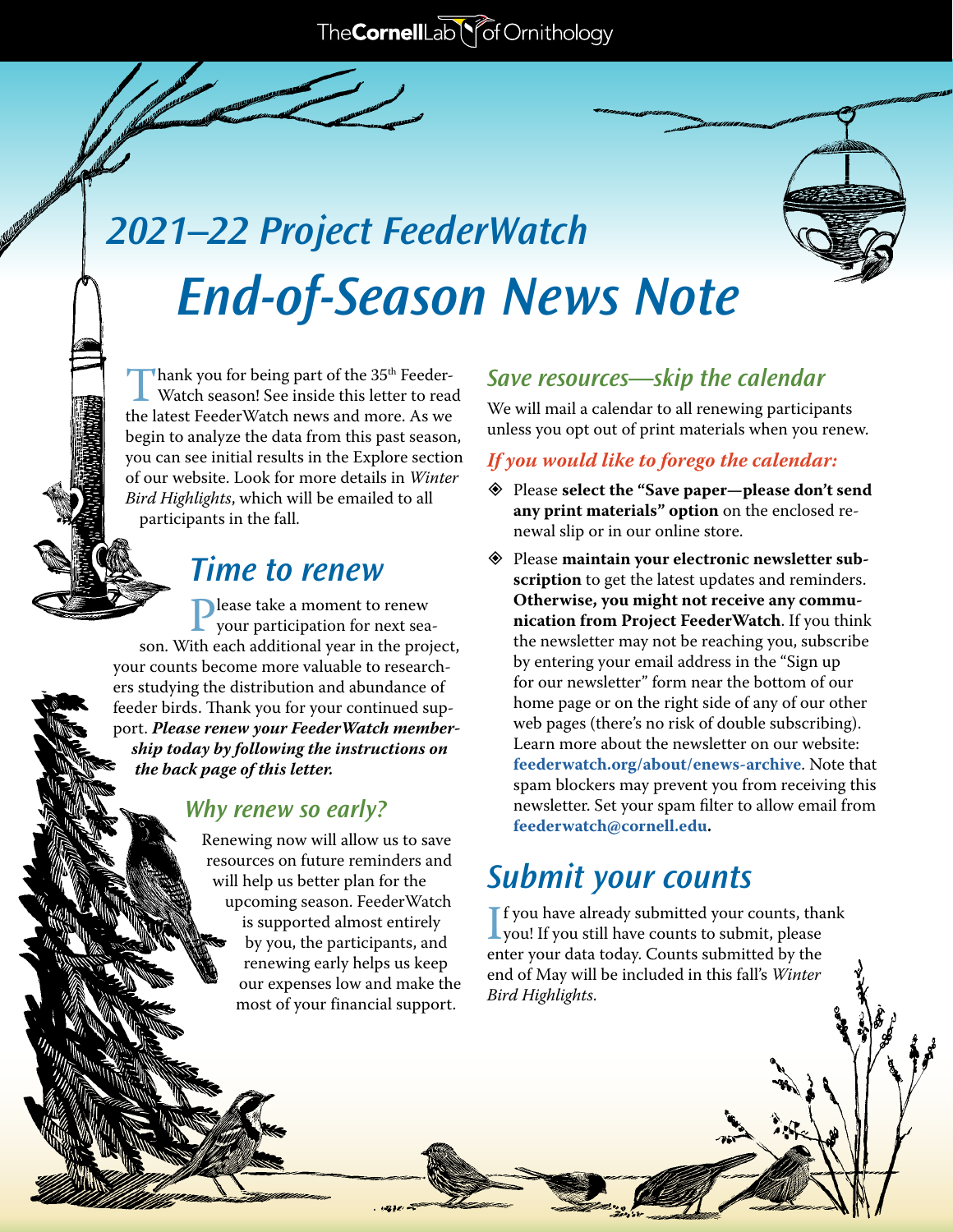# *New Site List Launched and Access to Site Description Form Now Available in Mobile App*

Project FeederWatch is delighted to announce the release of a new Site List feature in our mobile app and in the [Your Data](https://feederwatch.org/pfw/data) portion of our website. The new tool displays the species you have reported and what percentage of your counts included each species.

The top portion of the list shows species you have reported in the current season. The first column shows the percentage of counts this season that included each species. The second column shows the percentage of all of your counts that included each species. And the third column shows the percentage of counts at sites within a 50 km (about 31 mi) radius that included each species. You can sort the list by current season, all seasons, nearby counts, or date reported, as well as

|                               | <b>Species</b><br>Last seen date                      | Mv<br>counts<br>2019-20 | My<br>counts<br>All time | <b>Nearby</b><br>counts<br>133<br>sites |
|-------------------------------|-------------------------------------------------------|-------------------------|--------------------------|-----------------------------------------|
|                               | Chipping<br>Sparrow<br>Apr 18, 2020                   | 4%                      | $< 1\%$                  | 3%                                      |
|                               | <b>Brown Creeper</b><br>Nov 23, 2019                  | 4%                      | 3%                       | 1%                                      |
|                               | American Crow<br>Feb 1, 2020                          | 4%                      | 5%                       | 28%                                     |
|                               | Accipiter sp.<br>Dec 21, 2019                         | 4%                      | 2%                       | $< 1\%$                                 |
| Species seen in other seasons |                                                       |                         |                          |                                         |
|                               | Carolina/Black-<br>capped<br>Chickadee<br>Feb 6, 2004 | 0%                      | $< 1\%$                  | 0%                                      |
|                               | Wild Turkey<br>Mar 18, 2005                           | 0%                      | $< 1\%$                  | 3%                                      |
|                               | White-throated<br>Sparrow                             | 0%                      | <1%                      | 18%                                     |

*Site List in mobile app.*

alphabetically or taxonomically. Tap the question mark icon next to the section titles to learn more about how the percentages were calculated.

Below the top section, you can see species you have not reported in the current season but have reported in past seasons. And at the bottom of the page, you can see up to five species you have never reported at this site but that nearby participants have reported in the current season.

### *View Site List on Website*

To access the Site List on the Feeder-Watch website, click on the "Site List Interactive" button below the four primary buttons on the Your Data home page.

### *If You Find Mistakes in Your Counts*

As you view the new Site List feature you may discover mistakes you made entering counts. That's what happened when project assistant Anne Marie Johnson was testing the new tool. She found a species in her Site List that she didn't remember reporting, and it turned out that she had intended to report a count for an adjacent species in the species list—a simple mistake that is easily fixed. If you find a species on your Site List that you don't think you meant to report, check the date displayed below the species name—the date the species was most recently reported. Then edit the count for that date.

**To edit a count in the Your Data section of our website**, go to the the View/Edit Your Previous Counts page and select the season the count was entered. Click the "Actions" link and then the "Edit" link below the count date you need to revise.

**To edit a count in the Mobile App**, tap the "Count History" icon in the site window on the home screen to see a list of counts. Scroll to the season and then the date of the count you want to revise. Tap the count and then the "Edit" button on the next screen to edit a count.



*Button to access Site List at bottom of Your Data home page.*

### *New Features in Mobile App*

Any count sites you have created are displayed on the home screen of the mobile app. If you have more than one count site, you will see a box for each site. Below the button to start a new count are three new icons that give you access to more information about that site: Count History, Site List, and Complete Site Description.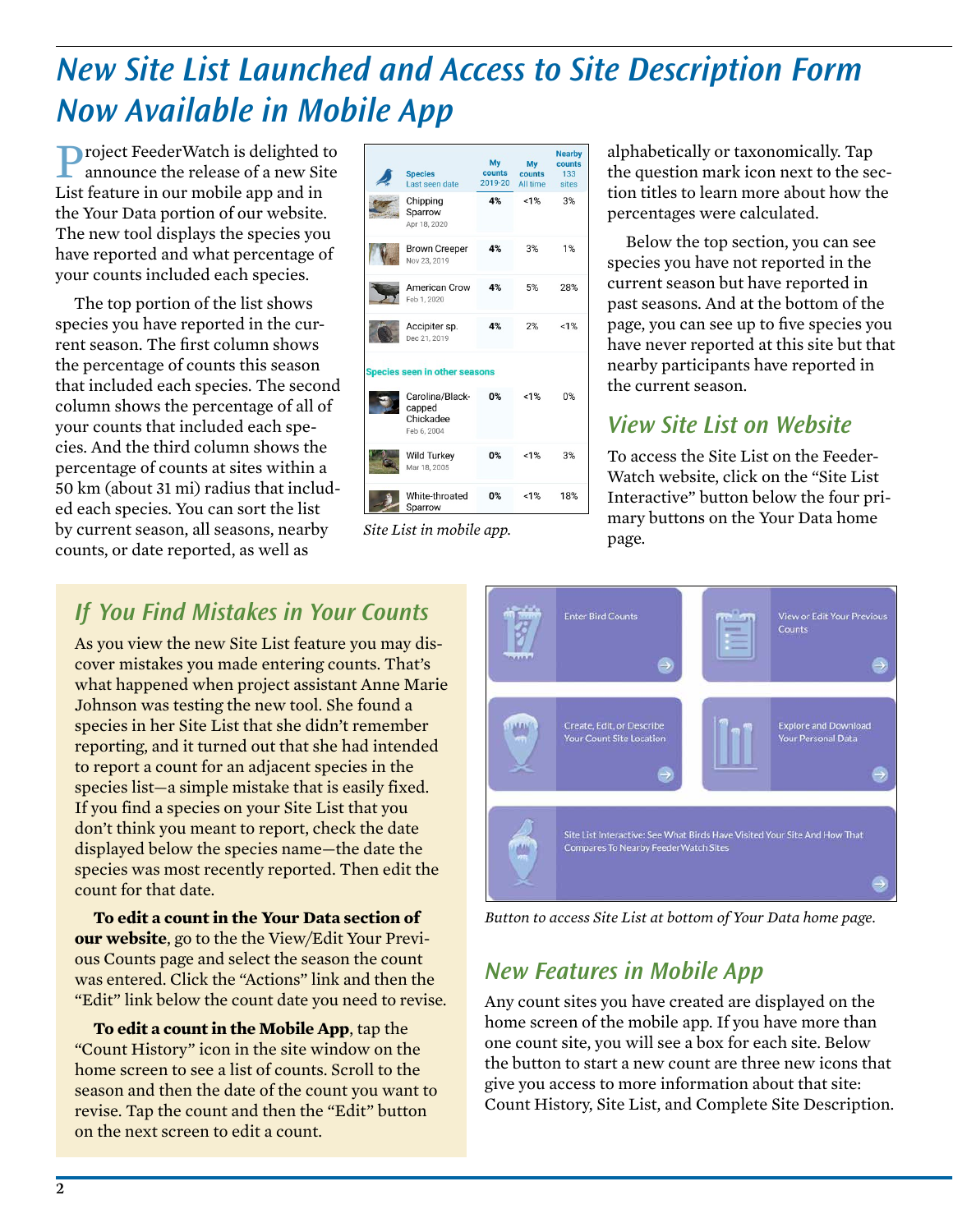

*New icons in mobile app.* 

#### *View Site List in Mobile App*

Tap the "Site List" icon to view a list of species you've reported at that site.

#### *Complete Site Description Form in Mobile App*

Tap the "Complete site description" icon to open the Site Description Form, which is now available on the app for the first time, allowing you to describe your count site within the mobile app, rather than having to go to the website. The site description icon will have a red dot if your site description form is incomplete for the current season. If you've completed a Site Description Form for a site in the past, then the icon under that site will say "Confirm" rather than "Complete."

# *FeederWatchers share stories about habitat improvements*

FeederWatchers viewing or submitting data through our website were invited to submit stories for the chance to win prizes. For one of the contests, we invited participants to tell us how they have improved habitat for birds.

FeederWatcher Cheryl Beyer wrote about how she transformed her 7-acre mowed lawn by putting in two small ponds, installing bird feeders and bird boxes, and allowing native plants and trees to grow on half her property. "We now enjoy a



*Ruby-throated Hummingbird at cardinal flower, by Laura Frazier, Boyce, Virginia.*

diverse assortment of birds as well as wildlife sharing the land," she shared.

Another participant, Paula Lawlor, "birdscapes" on her second-story condo balcony. With her limited outdoor space, Paula has two hummingbird feeders, provides fresh water, and fills window boxes and planters with flowering plants. "This small balcony is a mini hummingbird-friendly oasis in an urban desert!" Paula wrote.

Whether you have many acres of land or a small patio, you can turn your space into a welcoming habitat for birds. Consider adding native plants that bloom or provide fruit in different seasons. Growing a variety of native plants will attract the greatest diversity of bird species and help allev[i](https://feederwatch.org/learn/feeding-birds/#landscaping-for-birds)ate habitat loss. Find more tips for landscaping for birds on our website at **[feederwatch.org/learn/feeding-birds/#landscaping-for-bird](https://feederwatch.org/learn/feeding-birds/#landscaping-for-birds)**s. In addition, the Cornell Lab's Bird Academy offers an online course called "Growing Wild: Gardening for Birds and Nature" that you can purchase at **[academy.](http://academy.allaboutbirds.org/product/gardening-for-birds/) [allaboutbirds.org/product/gardening-for-birds/.](http://academy.allaboutbirds.org/product/gardening-for-birds/)**

## *FeederWatch Season Starting November 1*

**Next season Project FeederWatch will begin on**<br>November 1. Throughout the project's 35-year<br>history the counting season started on the second history, the counting season started on the second Saturday of November and ran for 21 weeks, ending in the first or second week of April. Two years ago, we extended the end of the season though the end of April, and last year we made that extension permanent. Now we are changing the start date as well so that the season always starts on November 1, making the FeederWatch season start and end dates easy to remember, and making the counting season a full six months long.

*Project FeederWatch season runs from November 1–April 30*